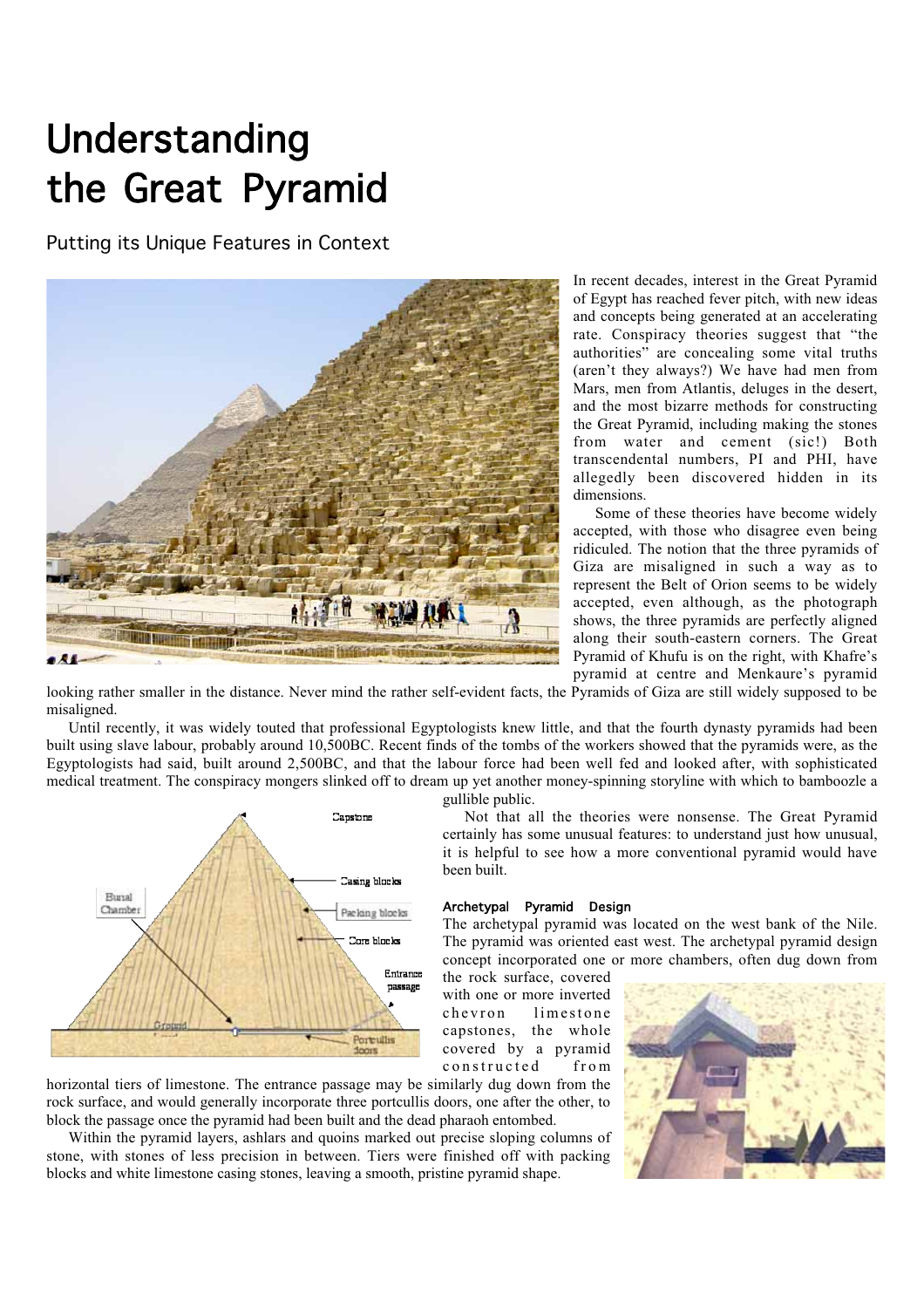## Reason for Internal Design

The reason for the complexity of the internal design is not known for certain. The practice could have evolved simply from the inward-leaning columns used to construct earlier pyramids. However, the pyramid was believed to symbolize the original Mound of Creation from which all form and life emanated

Viewing the pyramid as a mound bulging out from the ground could explain construction, with internal columns representing rock strata bent upwards…. Whatever the reason, the construction rendered pyramids resistant to earthquakes. Moreover, the use of ashlar-faced internal walls allowed more roughly formed stones to be used as fill. This method became widely used in later times where the gap between solid walls was filled with rubble as a fast and effective building method, e.g., for cathedrals and castles.

## Explaining the Unique Features in the Great Pyramid



The Great Pyramid stands in a line of evolving pyramid designs of the 3rd - 6th Dynasties. Many of its features can be seen as consistent with that evolution, e.g. the pyramid shape, orientation and slope

**Great Pyramid–View from East, showing Unique Internal Features.** Note: shafts generally referred to as KC(N) for King's Chamber (North), QC(S) for Queen's Chamber (South) etc.

However, the Great Pyramid stands out in having certain features that are unique, occurring neither before nor after in the evolutionary sequence. As the figure shows, the Great Pyramid differs substantially from the archetypal model that both preceded and succeeded it. There is an underground chamber complex at considerable depth (30m) reached by a long tunnel, too narrow to pass a sarcophagus. This complex is incomplete and seemingly abandoned. In addition to a large chamber, there is a small passage travelling horizontally southwards, but with nothing at the far end.

Two chambers are raised high into the main body of the pyramid, interconnected by a Grand Gallery (for which there is a precedent, in a satellite pyramid at Dahshur, south of Giza.) The misnamed Queen's Chamber is set on the centreline dropped from the pinnacle of the pyramid, which also marks the start of the subterranean chamber, so that the latter is entirely under the left hand (southern) half of the pyramid.

Above the Queen's Chamber sits the King's Chamber, also entirely in the southern half of the pyramid, and in which sits a red



chamber

granite chest, most probably a sarcophagus–although it lacks any markings, or lid.

Each raised chamber has a pair of small shafts running from its North and South walls, heading upwards at different angles

Above the upper, King's chamber is a set of granite "relieving chambers" with an inverted limestone chevron cap redolent of a subterranean chamber cap.

All of the internal structural features lie on a vertical N-S plane through the centre of the pyramid, so that much of the masonry appears to be solid and without spaces.

Neither the King's Chamber nor the Queen's Chamber is cut in half by N-S plane, however. In both instances, there is significantly more of the chamber towards the West than towards the East. In both chambers, too, the entrance is via a door in the eastern end of the south wall.

Northern shafts bend around Grand Gallery to enter chambers on the N-S plane, signifying its importance.

 **View of Great Pyramid Internal Features from North West**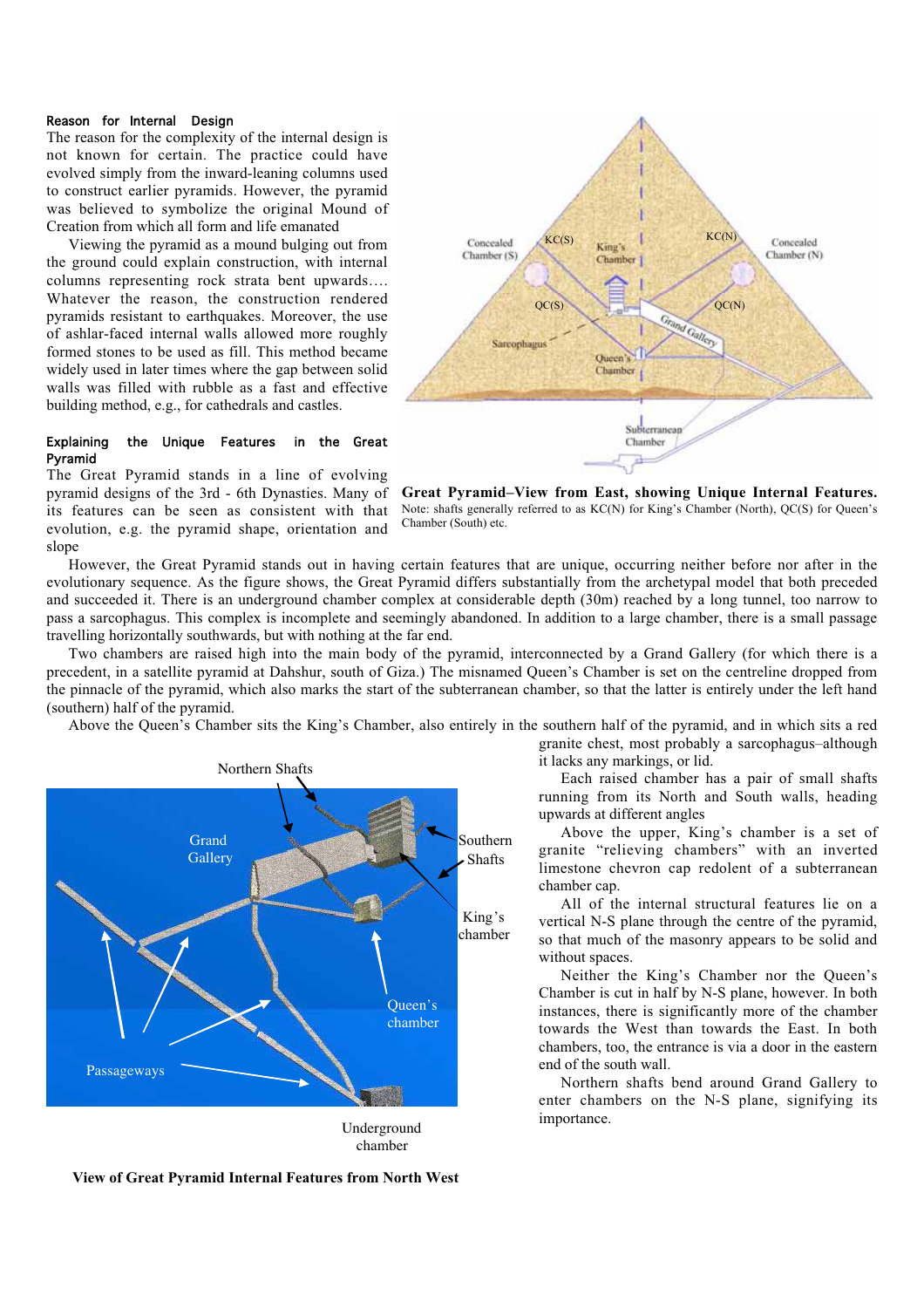Many explanations have been presented of one or other feature in the Great Pyramid, although none has managed to explain all the unique features taken together

## Theories about the Shafts

The four small shafts, for instance have been suggested as a means of ventilation, although Queen's chamber shafts do not reach the outside of the pyramid and the shafts in both chambers were formerly sealed at their respective chamber ends. Besides, who was the ventilation for? The dead King would have had no need of it.

Interestingly, some theorists observe that the four shafts pointed at particular stars in antiquity. However, as the graph at right shows, only KC(S) pointed accurately at a star at the time when the Great Pyramid is believed to have been built



**Great Pyramid Shafts - Star-Pointing Inconsistencies.** The four shafts are theorized to have pointed at the four stars, Thuban, Kocab, Sirius and Alnitak.

The inaccuracies are significant. If, as suggested, KC(N) pointed at Thuban, the then Pole Star, then it was about 1° off, and 2.5° off the Celestial Pole.

The graph below shows the apparent wander of Thuban over the night sky from 2,800BC to 2,200BC due to precession. Horizontal marker lines also show the fixed elevation of KC(N) as 32.47°, and of the Celestial Pole when viewed from Giza as 29˚58'51"; this last is also fixed, being the same as the latitude of Giza.

By the time that the Great Pyramid was built, Thuban no longer coincided with the Celestial Pole, having done so some 300 years earlier, in 2,800BC. Another 150 years would pass after construction before the elevation of KC(N) coincided with that of Thuban.

To assume that, at the time of the Great Pyramid's completion, KC(N) pointed at either at Thuban, or at the Celestial Pole, may seem unreasonable in such circumstances. Unless, that is, one attributes the ancient Egyptian architects with inferior measurement skills, which goes against the evidence of the Great Pyramid's accuracy of construction.

In any event, the star-shaft theory has been shaken to its uncertain foundations by the discovery, first of a chamber inside the Pyramid at the end of QC(S) and latterly of a



**Wander due to Precession of Thuban, the supposed Pole Star of the Third Millennium BC**

matching chamber at the end of QC(N).

## The so-called Relieving Chambers above the King's Chamber

The relieving chambers are neither proper chambers, nor do they relieve. The massive structure, weighing in at some 2,500 tonnes, is an enigma. Individual granite beams weigh some 60-70 tonnes, about the weight of six or seven buses. The layer roofing the King's Chamber has 9 beams. Thereafter, the numbers of beams per layer going upwards are 8, 9, 9, and 8. Successive layers are cribbed at the ends, directing down thrust on to the walls of King's Chamber. The upper surfaces of the beams are undressed, indicating that they were never intended as the floors of chambers. Moreover, there was no access to the chambers until archaeologists took to dynamiting their way in…So, relieving chambers are not chambers and they do not relieve pressure on the King's Chamber walls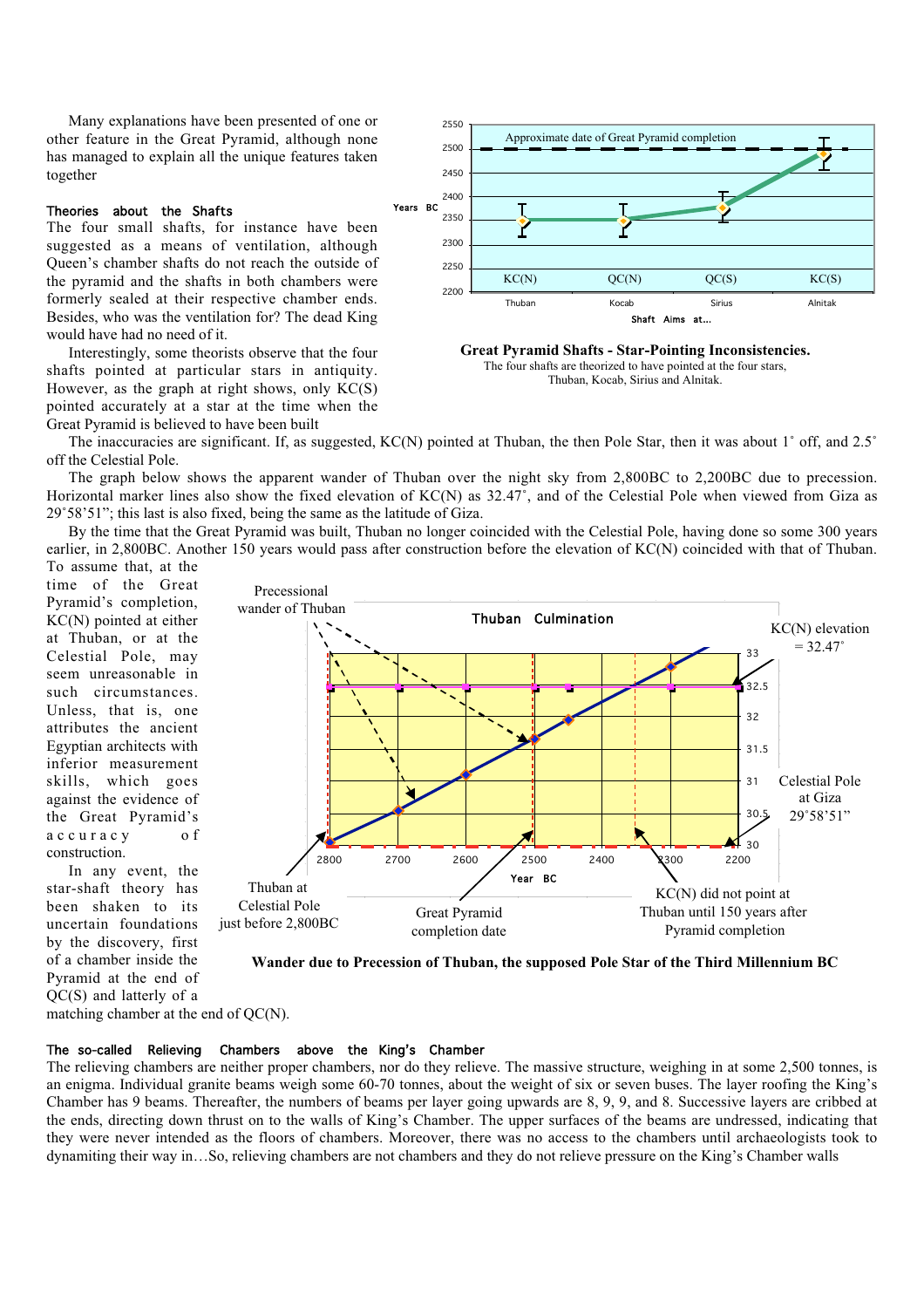

At the top of the stack of granite layers is an inverted chevron of limestone. This has been assumed to be a device for diverting down thrust from the remaining superstructure of the pyramid, and so it does. However, that assumption rests on a belief that the builders were interested in diverting down thrust, which somewhat flies in the face of the 2,500 tonnes of granite in the chambers.

An enigma such as the Relieving Chambers begs for explanation, but there are few offers. One suggestion posits that they were some form of ancient resonator, designed to amplify the sounds of earthquakes under the Libyan Desert and to transmit those sounds via KC(N) and KC(S) over the desert.

## Looking for an Explanation

Now Derek Hitchins, a retired professor researching in darkest Wiltshire, reckons that he might have the answer, and it has nothing to do with sonic resonators, ventilation, starshafts, or any of the other way out ideas.

According to Hitchins, who is a systems architect, the ancient pyramid architects conceived and constructed each pyramid as an integrated system. The keys to unlocking the mystery of the Great Pyramid are, therefore, fivefold:

**Great Pyramid "Relieving Chambers" above the King's Chamber with its Sarcophagus**

1. Use the same measurement units and methods as the  $4<sup>th</sup>$  dynasty architects: happily these are recorded, with worked examples, in the Rhind Papyrus contained in the British Museum

- 2. Recognise that all the unique features in a pyramid are very probably related, so…
- 3. use all the evidence in creating a single explanation for all the unique features at once. Trying to explain separate parts really does not solve the overall mystery, and simply leads to confusion
- 4. Employ Occam's Razor, i.e., when faced with options, choose the simplest explanation, and avoid complex, unlikely, unsupportable notions
- 5. Try to see things through the eyes of the ancient architects, working with their culture wherever possible, and with their beliefs and principles.

## Symmetry and Duality

The propensity of the ancient Egyptians to make great use of symbolism in their hieroglyphics and architecture is well recognized. Duality was a dominant theme, where things generally existed or occurred in pairs: heaven and earth; up and down; red and white; life and afterlife; east and west; and so on. Along with duality went symmetry. Symmetry appears to have been associated not only with duality, but also with purity and perfection. That should not surprise us; even today, the bases of beauty are balance and symmetry.

Hitchins suggests that symmetry may also have been taboo in some situations, particularly in connection with numbers. Some numbers appeared to be "special" For example, the number seven was associated, *inter alia*, with magic and medicine.

The Rhind Papyrus shows that they had a sophisticated mathematics. Along with linear addition and subtraction as we have today, they employed binary multiplication and division. Generally, fractions had to be unitary, i.e., with unity numerator. (e.g.  $\frac{1}{8}$ ,

 $\frac{1}{2}$ ).  $\frac{2}{7} \neq \frac{1}{7} + \frac{1}{7}$ , because of the symmetry in the sum, but instead  $\frac{2}{7} = \frac{1}{4} + \frac{1}{28}$ . Similarly,  $\frac{2}{5} \neq \frac{1}{5} + \frac{1}{5}$ , again because of the symmetry,

but instead  $\frac{2}{5} = \frac{1}{3} + \frac{1}{15}$ . This procedure could result in some lengthy

calculations resulting in strings of unitary fractions, so scribes used to learn them by heart during their training. (Some frequently occurring fractions, such as  $\frac{2}{3}$ , were given their own hieroglyphic symbol to ease matters. Otherwise,  $\frac{2}{3} = \frac{1}{3} + \frac{1}{5} + \frac{1}{9} + \frac{1}{45}$ , which would be cumbersome especially in hieroglyphics.)

This obsession – for such it seems to have been – for avoiding symmetry suggests that, while symmetry had sacred implications, steps were taken to *avoid* symmetry in secular usage.

Part of the "game" of avoiding symmetry may have been to only just avoid it, by using successive integers in measurements. The diagram shows the Queen's Chamber dimensions. Measuring in metres shows nothing unusual. Measuring in the ancient Egyptian royal cubit of 52.3 cm, however, reveals that the chamber is 10 x 11 x 12 cubits to the ridge of the pitched roof. This is one example of the use of successive integers in orthogonal measurements; there are many more.

#### Measuring Slopes

Slopes of inclines, passageways and pyramids were measured using a "slope unit" called the *seked*. The ancient Egyptians had no concepts of angles or degrees. To calculate a slope in *seked*, take a horizontal distance, *x*, divide by



**Queen's Chamber Dimensions in metres and in** *seked*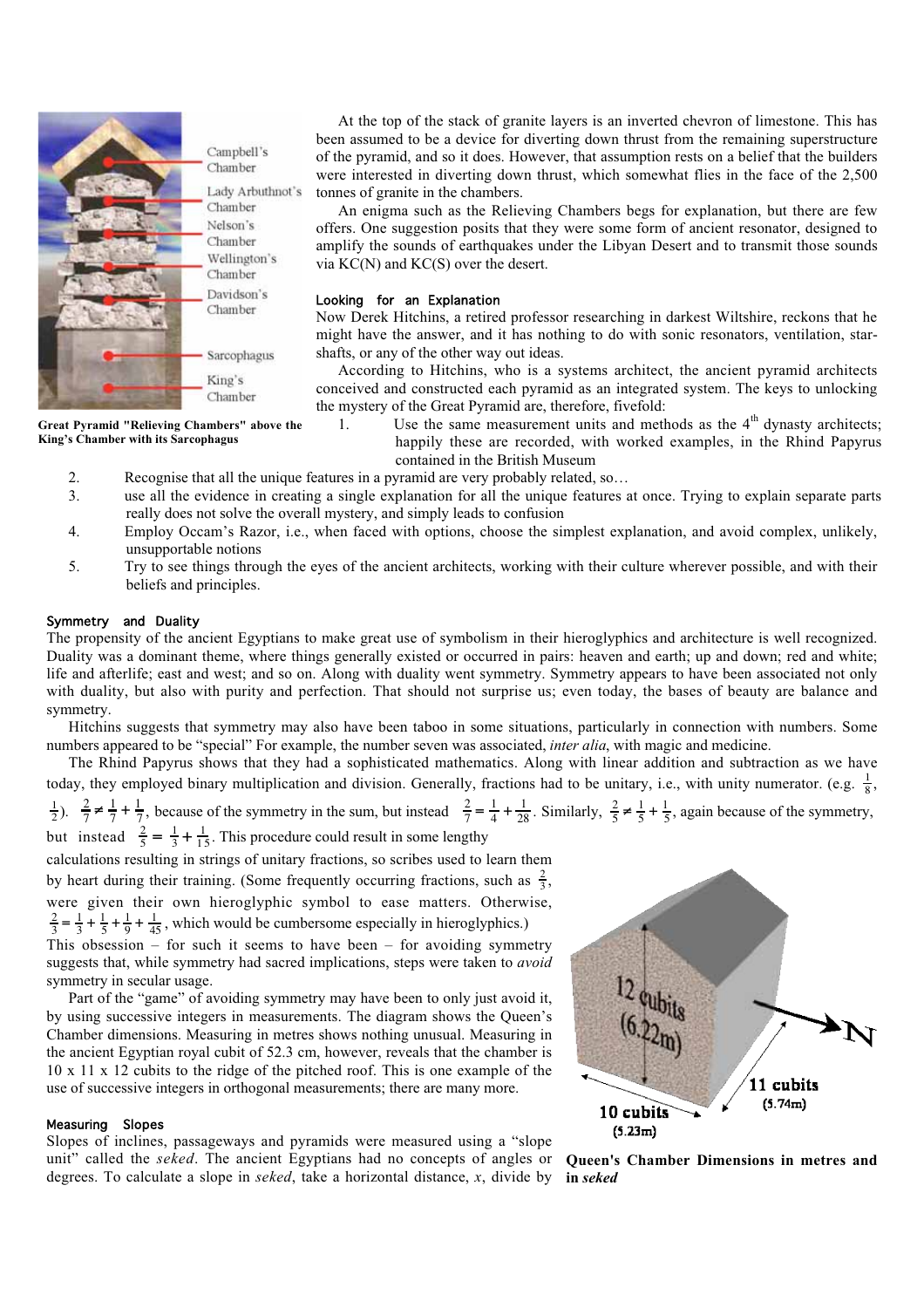vertical distance of fall, *y* and multiply by 7. Converting slopes from today's degrees to the ancient Egyptian *seked* uses the relationship slope in *seked* = 7÷ tan  $\theta$ , where  $\theta$  is slope in degrees: e.g., for the Great Pyramid, x = 11, y = 14, so pyramid slope =  $\frac{11}{14}x7 = 5\frac{1}{2}$  *seked.* 

Using the *seked* to measure slopes works well for some pyramids, while for others the slope is best given by the ratio of two successive integers e.g., Red Pyramid slope =  $43^{\circ}22' = 1\frac{7}{8} = 7 + \frac{1}{3} + \frac{1}{15}$  *seked*. In this instance, successive integers are used to define the slope of the Red Pyramid with singular accuracy.

| Pharaoh          | degrees<br>Angle: | (angle)<br>Tan | Opposite                | Adjacent                | Opposite/Adjacent | Slope in seked |
|------------------|-------------------|----------------|-------------------------|-------------------------|-------------------|----------------|
| Snefru (Meidum)  | 51°50'35"         | 1.2727         | 14                      | 11                      | 1.2727            | 51/2           |
| Snefru (Bent A)* | 54°27'44"         | 1.4000         | 7                       | 5                       | 1.4000            | 5              |
| Snefru (Bent B)  | 43°22'            | 0.9446         | 17                      | 18                      | 0.9444            | 72/5           |
| Snefru (Red)     | 43°22'            | 0.9446         | 17                      | 18                      | 0.9444            | 72/5           |
| Khufu            | 51°50'40"         | 1.2728         | 14                      | 11                      | 1.2727            | 51/2           |
| <b>Djedefre</b>  | 52°               | 1.2799         | 32                      | 25                      | 1.2800            | 51/2           |
| Khafre           | 53°10'            | 1.3351         | $\overline{4}$          | $\overline{\mathbf{3}}$ | 1.3333            | 51/4           |
| Menkaure         | 51°20'25"         | 1.2500         | 5                       | $\overline{\mathbf{4}}$ | 1.2500            | 53/5           |
| <b>Userkaf</b>   | 53°7'48"          | 1.3333         | $\overline{4}$          | 3                       | 1.3333            | 51/4           |
| Sahure           | 50°11'40"         | 1.2000         | 6                       | 5                       | 1.2000            | 55/6           |
| Neferirkare      | 53°7'48"          | 1.3333         | $\overline{4}$          | $\overline{\mathbf{3}}$ | 1.3333            | 51/4           |
| <b>Niuserre</b>  | 51°50'35"         | 1.2727         | 14                      | 11                      | 1.2727            | 51/2           |
| Djedkare-Isesi   | 52°               | 1.2799         | 32                      | 25                      | 1.2800            | 51/2           |
| Unas             | 56°18'35"         | 1.5000         | 3                       | $\overline{c}$          | 1.5000            | 42/3           |
| Teti             | 53°7'48"          | 1.3333         | $\overline{4}$          | 3                       | 1.3333            | 51/4           |
| Pepi I           | 53°7'48"          | 1.3333         | $\overline{4}$          | 3                       | 1.3333            | 51/4           |
| Merenre          | 53°7'48"          | 1.3333         | $\overline{4}$          | 3                       | 1.3333            | 51/4           |
| Pepi II          | 53°7'48"          | 1.3333         | $\overline{\mathbf{4}}$ | $\overline{\mathbf{3}}$ | 1.3333            | 51/4           |

#### **Measurements of Pyramid Slopes**

#### Pyramid Slopes in seked

As the table suggests, some pyramid slopes were evidently formed using the ratio of two integers—often two successive integers. Sometimes, where the integers were not successive, the slope then gave a sensible value when measured in *seked.* This suggests, perhaps, that different architects had different preferences. After all, the *seked* is also a ratio or proportion of horizontal to vertical, so it is reasonable to assume that some architects were happy about not having to introduce the factor 'seven' into all their calculations, as required for *seked*. Tools such as setsquares and inclinometers would use the horizontal to vertical proportion, too.

Closer examination of the table reveals that three pyramids have the proportions 14:11. In the case of the Great Pyramid, this proportion has been used to "prove" that the ancient builders hid the transcendental number PI in the dimensions. Their argument goes thus. If the horizontal dimension is 11, then each side is 22, and the square perimeter measures 88. Dividing 88 by 14 gives 2 x 22/7 which, as every modern school child undoubtedly knows, approximates to  $2\pi$ .

These mathematicians overlook the two other pyramids with the same ratio of 14:11, and they ignore all the other pyramids where the same calculation as above of perimeter  $\div$  height produces nonsense answers.

If these omissions are accounted for, we would be expected to believe that the ancient Egyptians

discovered  $\pi$  three times altogether, but that they also forgot it three times, too, the last time permanently. It is nonsense of course. The ancient Egyptians had an excellent method of estimating the area of a circle, which is once again to be found in the Rhind Papyrus. Area =  $(\frac{8}{9}$ *diameter* $)^2$ , i.e., take one-ninth off the diameter and square the result. The result is some 0.6 % accurate, quite good enough for most practical purposes.

#### Bisecting Slopes

The ancient architects saw perfection in shape and form. They saw the square as a perfect shape: it had four equal sides, and its perfection made it ideal as the base of the pyramid. The Great Pyramid was built from over 200 such perfect squares set concentrically one above the other. The Pyramid was then "smoothed with packing and casing stones to create another perfect shape – the square-based pyramid.

The square was also perfect in that a diagonal cut the square into two identical triangles. Here were both perfect symmetry and duality in one. With a square set in the vertical plane, the slope of the diagonal was seven *seked*. Whether the method of calculating the *seked* was established so that the "perfect" slope measured seven *seked*, or whether there was some other reason for the method of calculation, is not known.

The diagonal across two abutted squares give a slope of 14 *seked*, or 26.6˚. This slope was commonly used for internal passages in many pyramids besides the Great Pyramid. (Halving

slope in this way is quite different from today's method of bisecting angles, where half of 45° would be 22.5°. Working in degrees misses the point.)

Where slopes are measured in *seked*, "halving" a slope can be achieved simply by dividing the vertical in two, giving the two slopes as 7 \* y/x *seked* and 7 \* y/2x *seked,* respectively. Paradoxically, the steeper slope gives the smaller number.

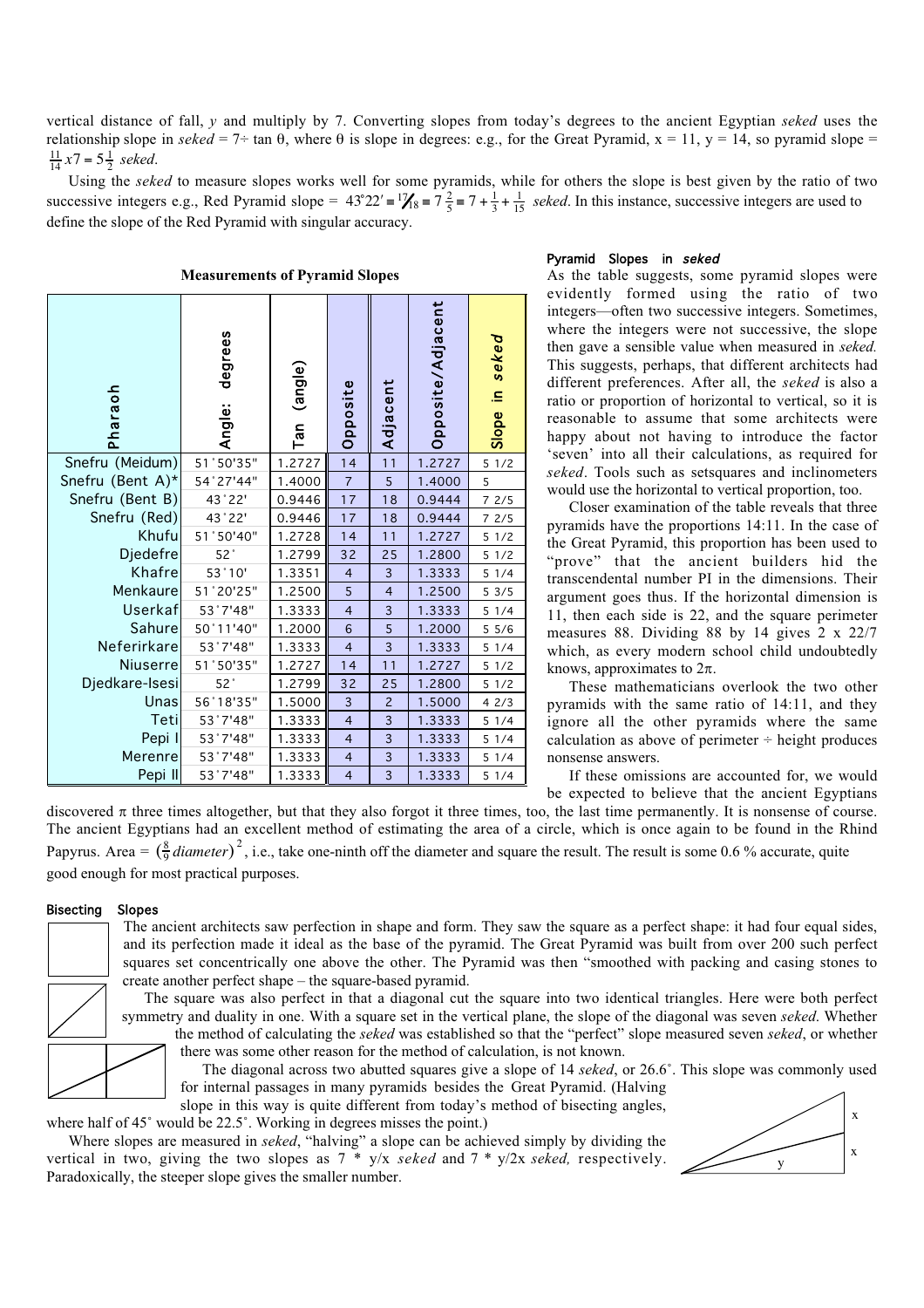## Principal Structural Slopes

With these simple ideas of symmetry, duality, geometry and slope calculations, we are now ready to re-examine the Great Pyramid's principal features. Several related features stand out:

- 1. The slope of KC(S) is 7 *seked*, the slope associated with purity, perfection and, as we shall see, Osiris, the God of the Netherworld. This particular slope is rarely used. It is not used as the slope for any pyramids. It is, in fact, difficult to find any other use of this particular slope. It occurs only once in the Great Pyramid, and then only in a location where it cannot be seen or traversed by the living. This may be suggestive of powerful magic. It also occurs, significantly perhaps, in the southern half of the pyramid
- 2. Passageways and the Grand Gallery are all 14 seked, i.e. half the slope of KC(S), and they all occur in the northern half of the pyramid. There is an implication that, being derived from the "sacred seven", a slope of 14 *seked* is also sacred to Osiris, but



**Great Pyramid Slopes in** *Seked*

looses some of its potency and may be trod by humans. Besides being god of the Netherworld, Osiris was also a chthonic local god associated with agriculture and annually recurring natural events. 3. The Pyramid slope itself is

having been bisected it

- $5\frac{1}{2}$  *seked*. This slope occurs, of course, on all four sides, and is a slope selected and decided upon, not by Osiris, but by the living.
- 4. KC(S) is 11 seked, and that bisected slope occurs only in the northern half of the pyramid. It is also chosen by the living.
- 5. The two shafts emanating from the Queen's Chamber are laterally symmetrical around an east west plane, and are both at.  $8\frac{1}{2}$  *seked*
- 6.  $8\frac{1}{2}$  *seked* would appear to be an unusual slope to choose, until it is noticed

that  $5\frac{1}{2} + 8\frac{1}{2} = 14$  *seked*. Symbolically, this may suggest that the Queen's Chambers shafts are designed to complement, or act as a conceptual bridge between, the manmade pyramid slope  $(5\frac{1}{2})$  and the Osiris-related slope of 14. This would be consistent

with the perception of the Queen's Chamber as a *serdab*, or kiosk, a place for the *ka* of the pharaoh to rest and relax, and perhaps to replenish itself.

- 7. Note that all the derived slopes, i.e., those achieved by bisection, are confined to the northern half of the pyramid, suggesting that the pyramid is divided on a north south basis
- 8. Note also that the pyramid faces the rising sun, i.e. east, and the far side faces the setting sun in the west. This appears to be recognition of the solar cult that was gaining ascendancy over the stellar cult at the time. There is a clear sense in which the pyramid is divided on an east west basis, too.

So, we see that slopes occur in pairs, that the four shaft slopes are not intrinsically related to individual stars, nor are they for ventilation, but they are mutually related internally to other slopes in a very simple and direct manner. The interrelationships do not occur by chance: they are repeated as if to emphasise the point, and according to simple rules. Why have these rather obvious and extremely simple relationships not been noticed before? Possibly they have, but have not been thought significant, or perhaps they have not because theorists have not been using ancient Egyptian measuring units. It seems that the ancient Egyptians may have had an interest in numerology. There is, however, rather more to the story than slopes and their simple relationships.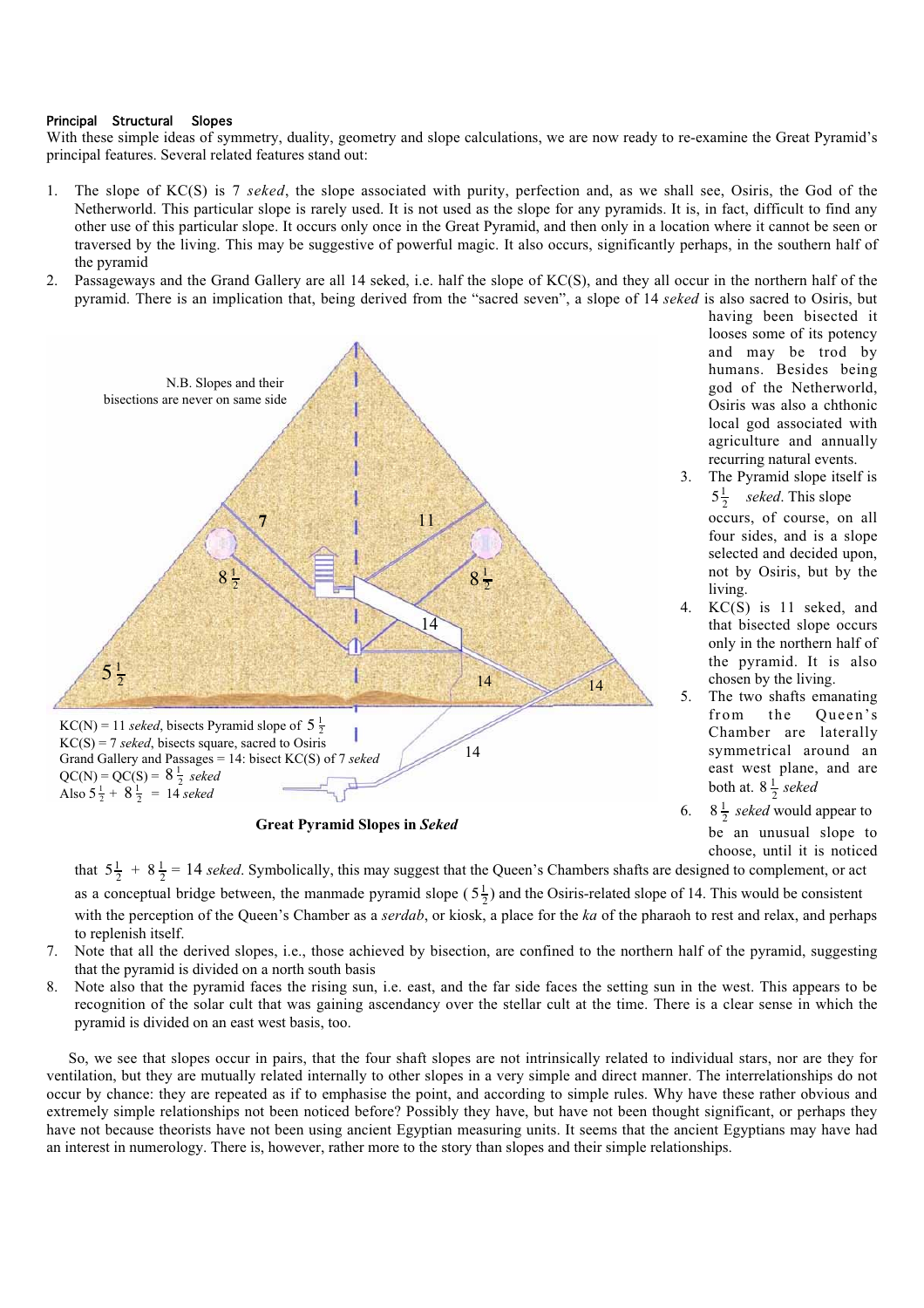

The pyramid seems to be conceived within the spirit of duality. The pyramid was divided between the land of the living (east) and the realm of the dead (west), and it was also divided between the earth to the north and the Netherworld, or heavens, to the south. The subterranean chamber and the King's Chamber were both located in the southern half, as the dead king wished to ascend to the Netherworld. The king's sarcophagus was in the western half of the chamber – and of the pyramid – because of its association with the realm of the dead.

The Queen's Chamber, on the other hand, sat precisely on the cusp, divided between north and south and between east and west. In this position,



# **Pyramid Divisions**

it reconciled all four aspects of living and dead, earth and heaven. The tall niche in the east wall of the Queen's Chamber probably held, or was intended for, a statue of the king as Horus, with the winged falcon at his neck. The photograph shows Khafre's famous statue in the Cairo Museum with the falcon at his neck, and there is a second example of this configuration for King Ranefere. While none has been found for King Khufu, it seems likely that one such was intended for the niche.

## Pyramid Texts (Faulkner Translation)

To find out what else might have been in the minds of the architects of the

Great Pyramid, we may examine the Pyramid Texts. These were written over several hundred years at a time when ideas about the Netherworld and the afterlife were developing. Under the stellar cult, the opportunity for an afterlife was essentially confined to the King, who would find his final resting place among the stars, from whence he would use his godly powers to ensure the annual Inundation upon which Egypt depended for life.

It is by no means clear what the Netherworld meant to the architects and designers of the Great Pyramid, although there are clues in the Pyramid Texts. The Netherworld was seen as a place where the dead king would go to become a ruler in the afterlife:

*Sarcophagus text:* "The King is my son of desire. I have given to him the Netherworld that he may preside over it as Horus who presides over the Netherworld §5 (the references are to section numbers of the hieroglyphic text)

This text, apparently spoken by Osiris, goes to the legitimacy of the dead king, and of his location, inheritance and authority in the afterlife.

*The king as a star fades at dawn with the other stars:* "Orion is swallowed up by the Netherworld. Pure and living in the horizon. Sothis (Sirius) is swallowed up by the Netherworld. Pure and living in the horizon" §151. i.e. the stars vanish at dawn into the Netherworld (Faulkner's note.)

This text suggests that the Netherworld is in (the direction of) the sky above us by day, and that it is where the stars go to as the sun emerges and the stars disappear. (Hitchins: 'The ancient Egyptians were also aware that it was possible to see stars during the daytime from the bottom of deep wells. It would be reasonable for them to deduce that such visibility into the Netherworld by day was due to the exclusion of rays of sunlight, and that being deep underground somehow brought one into closer affinity with the Netherworld, at least during the daytime.')

The reference to Orion is common in the Pyramid Texts, but it is imprecise. In 2,500BC, the belt stars in Orion had culminated at some 45˚, which the ancient Egyptians would have seen as 7 *seked*, or 1 to 1. Since this coincided with the diagonal across a vertical square, it seems possible that one or more stars in Orion's belt may have been associated with Osiris. Which came first, the diagonal across a square, or the elevation of Orion's Belt, is uncertain, but Hitchins puts his money on the diagonal across the square. As to the mention of Sothis, or Sirius, Hitchins points out that, being the brightest star in the sky, it would be the last to disappear as the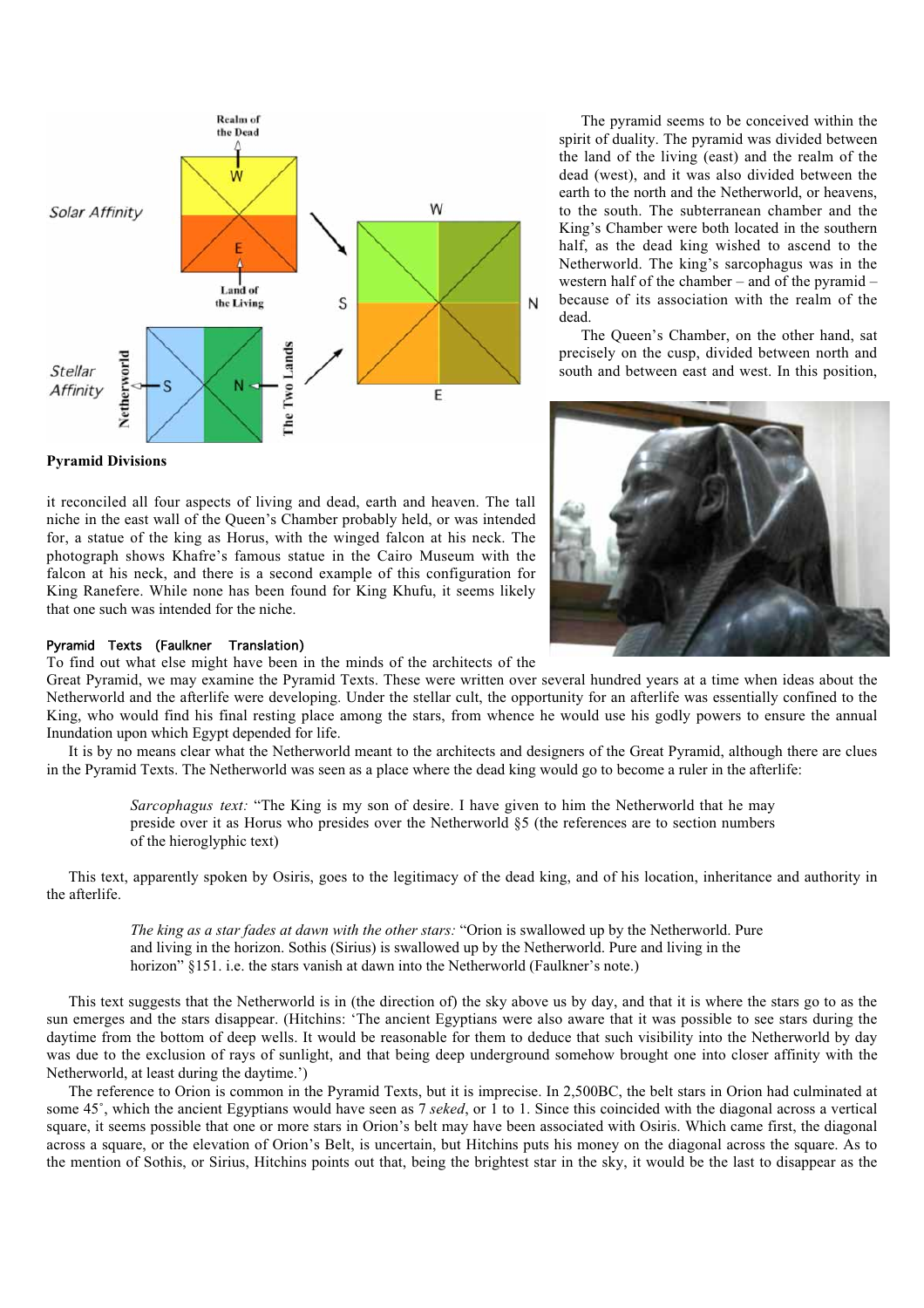sun rose, and would show more than any other star where the Netherworld might be. Sirius was important, too, because its dawn rising in early July (at the time when the Great Pyramid was built) heralded the annual Inundation of the Nile. As the texts progress, and as later texts are written, the role of the dead King changes:

*The king becomes the supreme deity*. "Lift up your faces, you gods who are in the Netherworld, for the King has come that you may see him, he having become the great god" §272

There is no room for doubt here – the king is all-powerful. However, his association with the sun starts to emerge. In the following text, he *is* the sun:

*The king is identified with the sun:* "The king takes possession of the sky…the king rests in life in the West, and the dwellers in the Netherworld attend him. The king shines anew in the East… §306

Later texts show the king as subservient to Re, the sun god, and the king is one among many:

*The king joins the solar barque*. " I am pure, I take my oar to myself, I sit in the bow of the ship of the two Enneads, I row Re to the West and he establishes me above the doubles, he records me above the living."§906-907 (This text had appeared by the reign of King Pepi II.)

Evidently, the status of the dead king as a sole supreme deity has been prejudiced with the advent of the solar theology. The following text may throw some light on the ritual or cultic functions of the shafts in the King's Chamber:

*A resurrection text:* "Betake yourself to the waterway, fare upstream to the Thinite nome, travel about Abydos in this spirit form of yours which the gods commanded to belong to you; may a stairway to the Netherworld be set up for you to the place where Orion is, may the Bull of the sky take your hand…§1716-§1717

So, the dead king has two roles:

- 1. First he is to travel to Abydos, the Holy City of his ancestors. There is no indication in this text as to how that was to be done, but it seems likely that the dead king would need some kind of boat for the journey.
- 2. Second, a stairway is to be provided for him to reach Orion in the Netherworld. Preceding texts have pointed out that Orion is in the Netherworld only by day, when Ra, the sun god, is shining. So, there more than an implication that KC(S), the 7 *seked* shaft, is intended as a stairway, the first part of a stairway, or that it leads to a stairway to the realm of Osiris in the Netherworld. Moreover, this journey may be made on any day, particularly when Re, the sun god is shining.



## Pyramid on the Mound of Creation

According to Hitchins, there had to be an event or sequence of events that led to the purposeful design of the Great Pyramid. The Underground Chamber was dug out via a very long, and remarkably straight tunnel either to get as far away from the sun, or to get as near to the Netherworld as possible; these two may have been perceived as much the same thing. The construction of the underground chamber could not be completed, and the chamber was abandoned. With it went the protection from the sun's rays that the 30 m of limestone strata, and the natural mound on which the pyramid was built, afforded. That lost protection would have to be reconstituted if the dead king was to be able to see and reach the Netherworld, and to "preside as Horus presides."

The manner in which the protection was reconstituted is evident in the socalled relieving chambers.